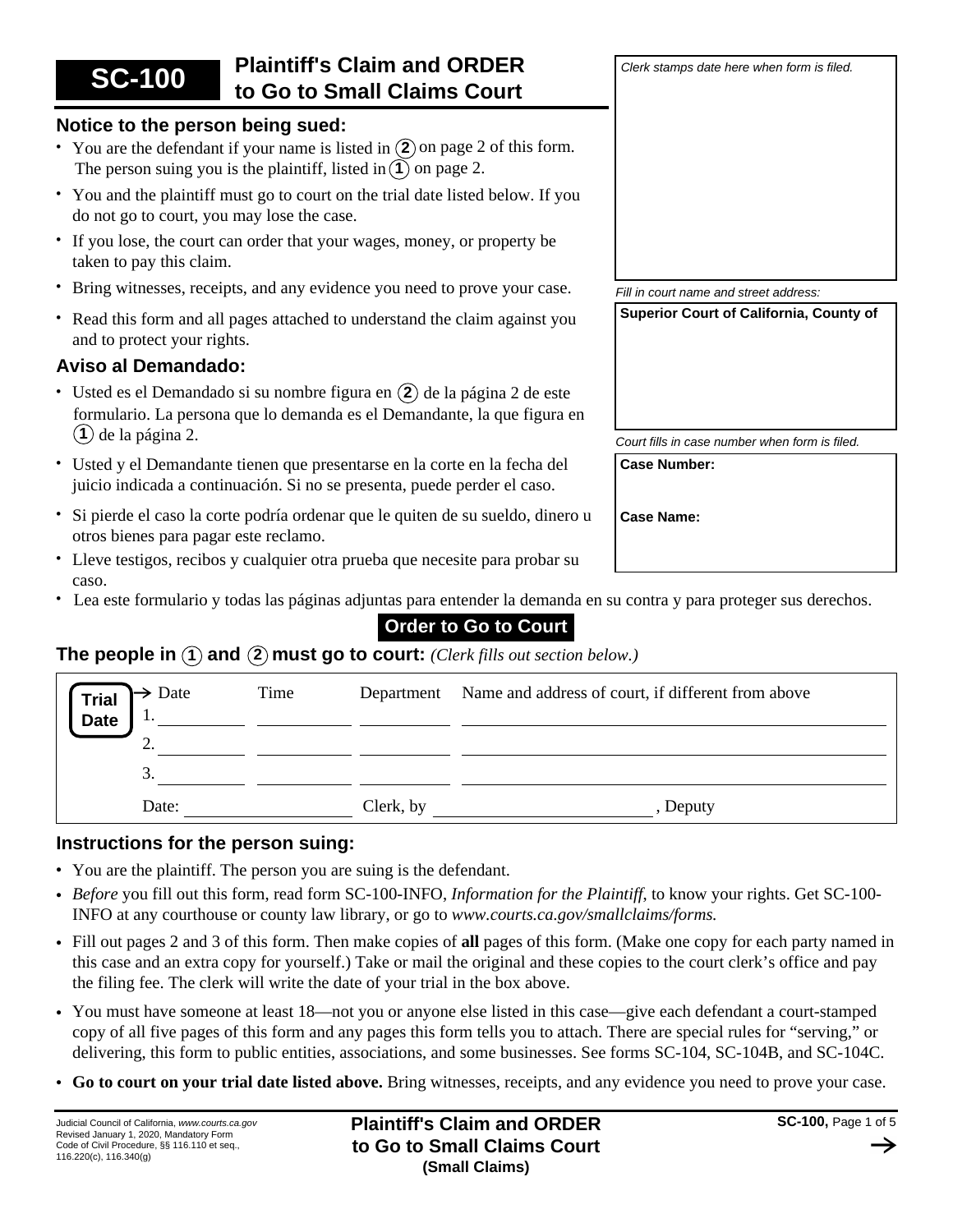**The defendant (the person, business, or public entity being sued) is:** Mailing address *(if different):* Street address: *Street City State Zip Street City State Zip* Name: Phone: Phone: Phone: Phone: Phone: Phone: Phone: Phone: Phone: Phone: Phone: Phone: Phone: Phone: Phone: Phone: Phone: Phone: Phone: Phone: Phone: Phone: Phone: Phone: Phone: Phone: Phone: Phone: Phone: Phone: Phone: **The plaintiff (the person, business, or public entity that is suing) is:** *. (Explain below):* **The plaintiff claims the defendant owes \$**  b. If no specific date, give the time period: *Date started: Through:* **3 1 2** *Check here if either plaintiff listed above is doing business under a fictitious name. If so, attach form SC-103. Check here if more than two plaintiffs and attach form SC-100A.*  **If more than one plaintiff, list next plaintiff here: If the defendant is a corporation, limited liability company, or public entity, list the person or agent authorized for service of process here:** *Check here if your case is against more than one defendant, and attach form SC-100A. Check here if any defendant is on active military duty, and write his or her name here:* Why does the defendant owe the plaintiff money? a. When did this happen? *(Date):* How did you calculate the money owed to you? *(Do not include court costs or fees for service.)* c. *Check here if you need more space. Attach one sheet of paper or form MC-031 and write "SC-100, Item 3" at*  Mailing address *(if different):*  Street address: *Street City State Zip Street City State Zip* Name: Phone: Mailing address *(if different):*  Street address: *Street City State Zip Street City State Zip* Name: Phone: Address: *Street City State Zip* Name: Job title, if known: *Check here if any plaintiff is a "licensee" or "deferred deposit originator" (payday lender) under Financial Code sections 23000 et seq.*

*the top.*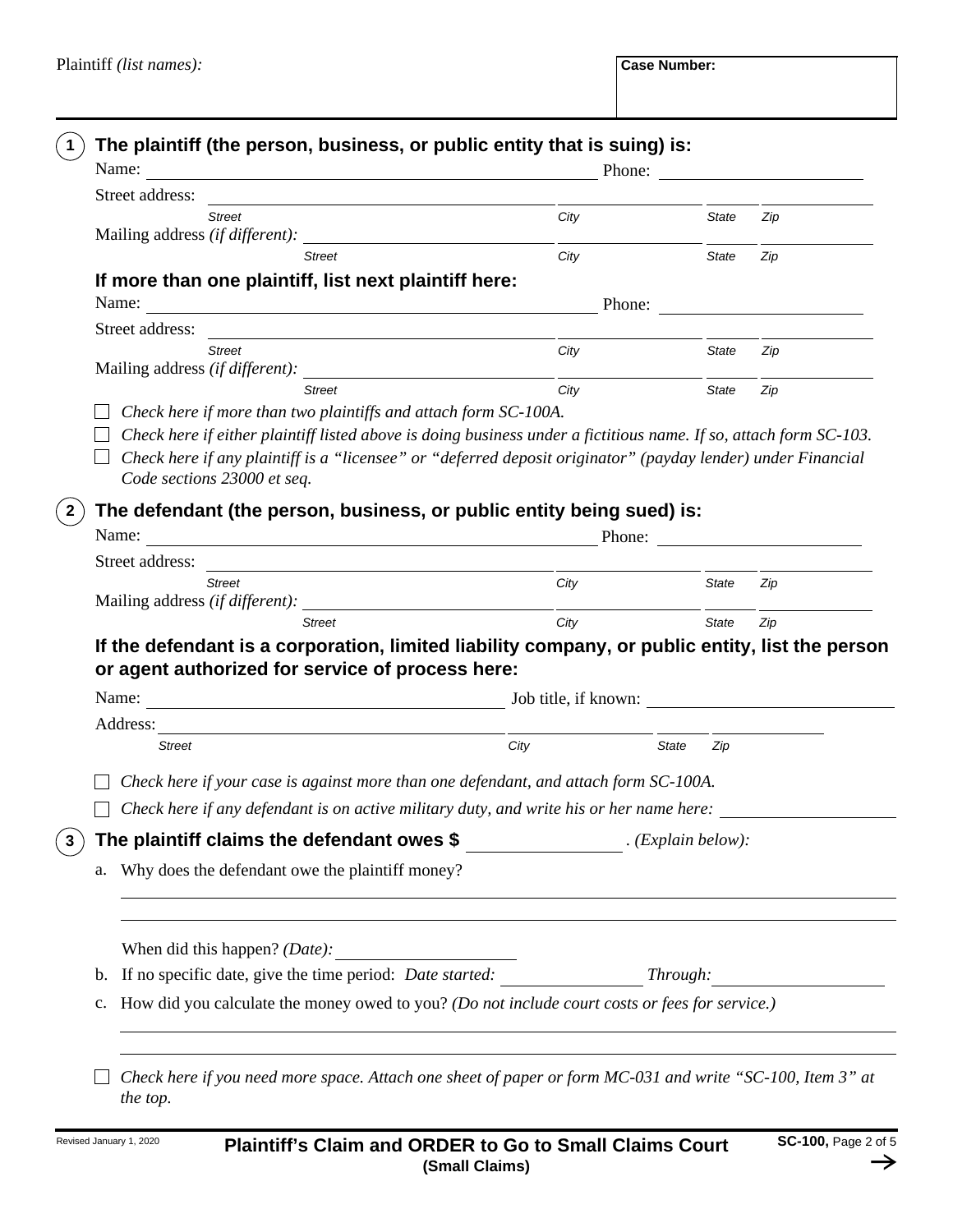# **You must ask the defendant (in person, in writing, or by phone) to pay you before you 4 sue. If your claim is for possession of property, you must ask the defendant to give you the property. Have you done this?**<br> $\Box$  Yes  $\Box$  No If no, explain why n

If no, explain why not:  $\Box$  No

|                     | Why are you filing your claim at this courthouse?                                                                                                                                                                                                                                                                                                    |  |  |  |  |
|---------------------|------------------------------------------------------------------------------------------------------------------------------------------------------------------------------------------------------------------------------------------------------------------------------------------------------------------------------------------------------|--|--|--|--|
|                     | This courthouse covers the area (check the one that applies):                                                                                                                                                                                                                                                                                        |  |  |  |  |
|                     | a. $\Box$ (1) Where the defendant lives or does business.<br>(4) Where a contract (written or spoken) was made,<br>(2) Where the plaintiff's property was damaged.<br>signed, performed, or broken by the defendant or<br>(3) Where the plaintiff was injured.<br>where the defendant lived or did business when the<br>defendant made the contract. |  |  |  |  |
|                     | Where the buyer or lessee signed the contract, lives now, or lived when the contract was made, if this claim,<br>$\mathbf{b}$ .<br>is about an offer or contract for personal, family, or household goods, services, or loans. (Code Civ. Proc.,<br>\$395(b).                                                                                        |  |  |  |  |
|                     | Where the buyer signed the contract, lives now, or lived when the contract was made, if this claim is about a<br>$\mathbf{c}$ .<br>retail installment contract (like a credit card). (Civ Code, § 1812.10.)                                                                                                                                          |  |  |  |  |
|                     | Where the buyer signed the contract, lives now, or lived when the contract was made, or where the vehicle is<br>d.<br>permanently garaged, if this claim is about a vehicle finance sale. (Civ Code, § 2984.4.)<br>Other (specify):<br>e.                                                                                                            |  |  |  |  |
|                     |                                                                                                                                                                                                                                                                                                                                                      |  |  |  |  |
| 6                   | List the zip code of the place checked in $(5)$ above (if you know):                                                                                                                                                                                                                                                                                 |  |  |  |  |
|                     | Is your claim about an attorney-client fee dispute? $\Box$ Yes<br>- No<br>If yes, and if you have had arbitration, fill out form SC-101, attach it to this form, and check here: $\Box$                                                                                                                                                              |  |  |  |  |
| 8                   | Are you suing a public entity? $\Box$ Yes<br>$\Box$ No<br>If yes, you must file a written claim with the entity first. $\Box$ A claim was filed on (date):                                                                                                                                                                                           |  |  |  |  |
|                     | If the public entity denies your claim or does not answer within the time allowed by law, you can file this form.                                                                                                                                                                                                                                    |  |  |  |  |
| 9                   | Have you filed more than 12 other small claims within the last 12 months in California?<br>$\top$ Yes<br>$\Box$ No<br>If yes, the filing fee for this case will be higher.                                                                                                                                                                           |  |  |  |  |
| $\mathbf{\hat{10}}$ | Is your claim for more than \$2,500?<br>$\Box$ Yes<br>$\Box$ No<br>If yes, I have not filed, and understand that I cannot file, more than two small claims cases for more than \$2,500 in<br>California during this calendar year.                                                                                                                   |  |  |  |  |
| (11)                | I understand that by filing a claim in small claims court, I have no right to appeal this<br>claim.                                                                                                                                                                                                                                                  |  |  |  |  |
|                     | I declare, under penalty of perjury under California State law, that the information above and on any attachments to this<br>form is true and correct.                                                                                                                                                                                               |  |  |  |  |
|                     | Date:                                                                                                                                                                                                                                                                                                                                                |  |  |  |  |
|                     | Plaintiff types or prints name here<br>Plaintiff signs here                                                                                                                                                                                                                                                                                          |  |  |  |  |
| Date:               |                                                                                                                                                                                                                                                                                                                                                      |  |  |  |  |
|                     | Second plaintiff types or prints name here<br>Second plaintiff signs here                                                                                                                                                                                                                                                                            |  |  |  |  |



### **Requests for Accommodations**

Assistive listening systems, computer-assisted real-time captioning, or sign language interpreter services are available if you ask at least five days before the trial. Contact the clerk's office for form MC-410, *Request for Accommodations by Persons With Disabilities and Response. (Civ. Code, § 54.8.)*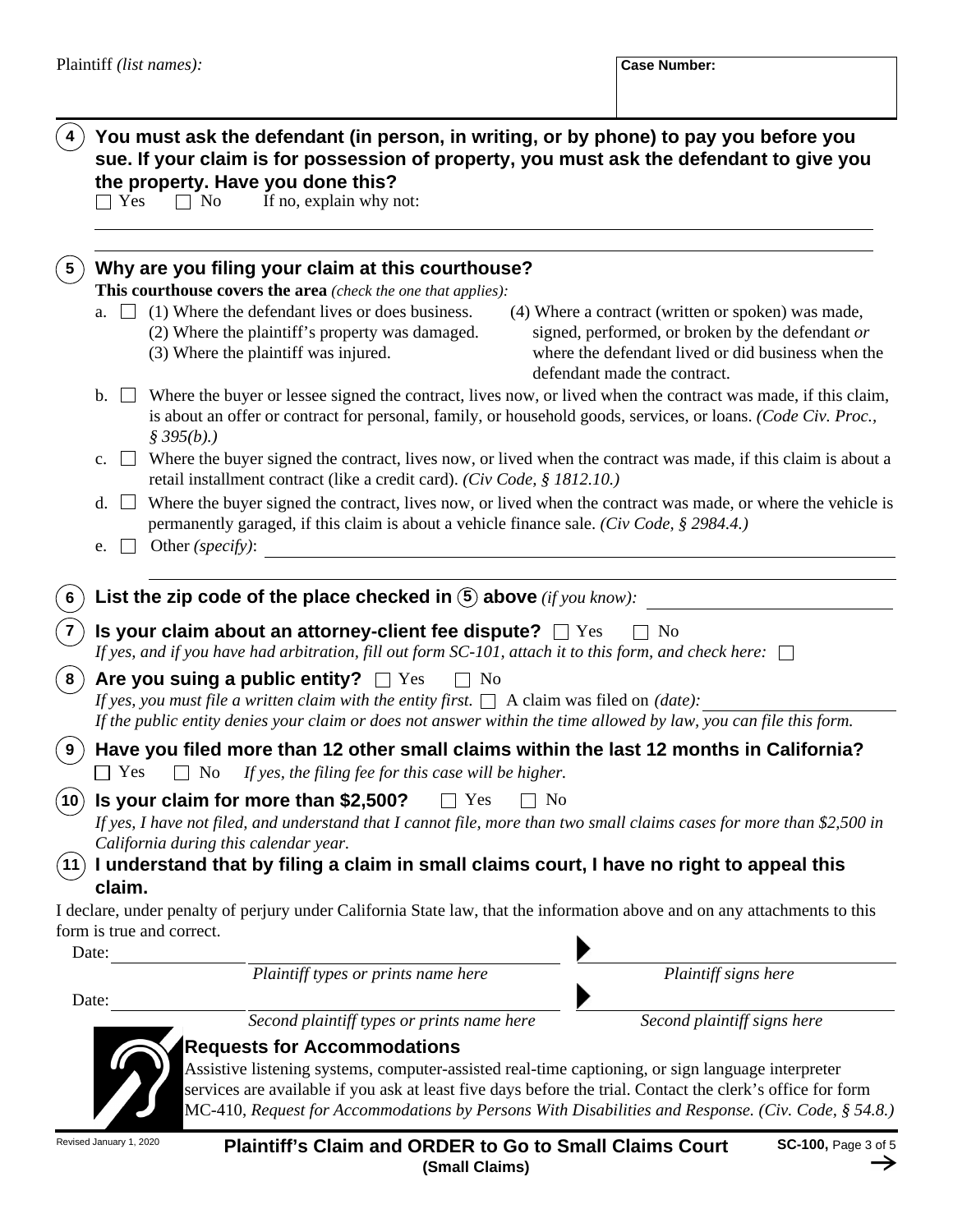# **SC-100**

**"Small claims court"** is a special court where claims for \$10,000 or less are decided. Individuals, including "natural persons" and sole proprietors, may claim up to \$10,000. Corporations, partnerships, public entities, and other businesses are limited to claims of \$5,000. (See below for exceptions.\*) The process is quick and cheap. The rules are simple and informal. You are the *defendant*—the person being sued. The person who is suing you is the *plaintiff*.

**Do I need a lawyer?** You may talk to a lawyer before or after the case. But you *may not* have a lawyer represent you in court (unless this is an appeal from a small claims case).

**How do I get ready for court?** You don't have to file any papers before your trial, unless you think this is the wrong court for your case. But bring to your trial any witnesses, receipts, and evidence that supports your case. And read "Be Prepared for Your Trial" at *www.courts.ca.gov/smallclaims/prepare.*

**What if I need an accommodation?** If you have a disability or are hearing impaired, fill out form MC-410, *Request for Accommodations*. Give the form to your court clerk or the ADA/ Access Coordinator.

**What if I don't speak English well?** Ask the court clerk as soon as possible for a court-provided interpreter. You may use form INT-300 or local court form to request an interpreter. If a court interpreter is not available at the time of your trial, it may be necessary to reschedule your trial. You cannot bring your own interpreter for the trial unless the interpreter has been approved by the court as a certified, registered, or provisionally qualified interpreter. (See Cal. Rules of Court, rule 2.893, and form INT-140.)

**Where can I get the court forms I need?** Go to any courthouse or your county law library, or print forms at *www. courts.ca.gov/smallclaims/forms.*

**What happens at the trial?** The judge will listen to both sides. The judge may make a decision at your trial or mail the decision to you later.

**What if I lose the case?**If you lose, you may appeal. You'll have to pay a fee. (Plaintiffs cannot appeal their own claims.)

- If you were at the trial, file form SC-140, *Notice of Appeal*. You must file within 30 days after the clerk hands or mails you the judge's decision (judgment) on form SC-200 or form SC-130, *Notice of Entry of Judgment*.
- If you were *not* at the trial, fill out and file form SC-135, *Notice of Motion to Vacate Judgment and Declaration,* to ask the judge to cancel the judgment (decision). If the judge does not give you a new trial, you have 10 days to appeal the decision. File form SC-140.

For more information on appeals, see *www.courts.ca.gov/ smallclaims/appeals.*

#### **Do I have options?**

Yes. If you are being sued, you can:

**Settle your case before the trial.** If you and the plaintiff agree on how to settle the case, the plaintiff must file form CIV-110, *Request for Dismissal*, with the clerk. Ask the Small Claims Advisor for help. •

- *before* your trial explaining why you think this is the wrong court. Ask the court to dismiss the claim. You must serve (give) a copy of your letter (by mail or in person) to all parties. (Your letter to the court must say you have done so.) **Prove this is the wrong court.** Send a letter to the court •
- **Go to the trial and try to win your case.** Bring witnesses, receipts, and any evidence you need to prove your case. To have the court order a witness to go to the trial, fill out form SC-107 (*Small Claims Subpoena*) and have it served on the witness. •
- **Sue the person who is suing you.** If you have a claim against the plaintiff, and the claim is appropriate for small claims court as described on this form, you may file *Defendant's Claim* (form SC-120) and bring the claim in this action. If your claim is for *more* than allowed in small claims court, you may still file it in small claims court if you give up the amount over the small claims value amount, or you may file a claim for the full value of the claim in the appropriate court. If your claim is for more than allowed in small claims court *and* relates to the same contract, transaction, matter, or event that is the subject of the plaintiff's claim, you may file your claim in the appropriate court and file a motion to transfer the plaintiff's 's claim to that court to resolve both matters together. You can see a description of the amounts allowed in the paragraph above titled **"Small Claims Court."**
- **Agree with the plaintiff's claim and pay the money.** Or, if you can't pay the money now, go to your trial and say you want to make payments.
- **Let the case "default."** If you don't settle and do not go to the trial (default), the judge may give the plaintiff what he or she is asking for plus court costs. If this happens, the plaintiff can legally take your money, wages, and property to pay the judgment.

### **What if I need more time?**

You can change the trial date if:

- You cannot go to court on the scheduled date (you will have to pay a fee to postpone the trial), *or*
- You did not get served (receive this order to go to court) at least • 15 days before the trial (or 20 days if you live outside the •
- You need more time to get an interpreter. One postponement is county), *or*

allowed, and you will not have to pay a fee to delay the trial. Ask the Small Claims Clerk about the rules and fees for

postponing a trial. Or fill out form SC-150 (or write a letter) and mail it to the court *and* to all other people listed on your court papers before the deadline. Enclose a check for your court fees, unless a fee waiver was granted.

# **Need help?**



Your county's Small Claims Advisor can help for free.

Or go to *www.courts.ca.gov/smallclaims/advisor.*

Exceptions: Different limits apply in an action against a defendant who is a guarantor. (See Code Civ. Proc., § 116.220(c).)

Revised January 1, 2020 **Plaintiff's Claim and ORDER to Go to Small Claims Court SC-100,** Page 4 of 5 **(Small Claims)**